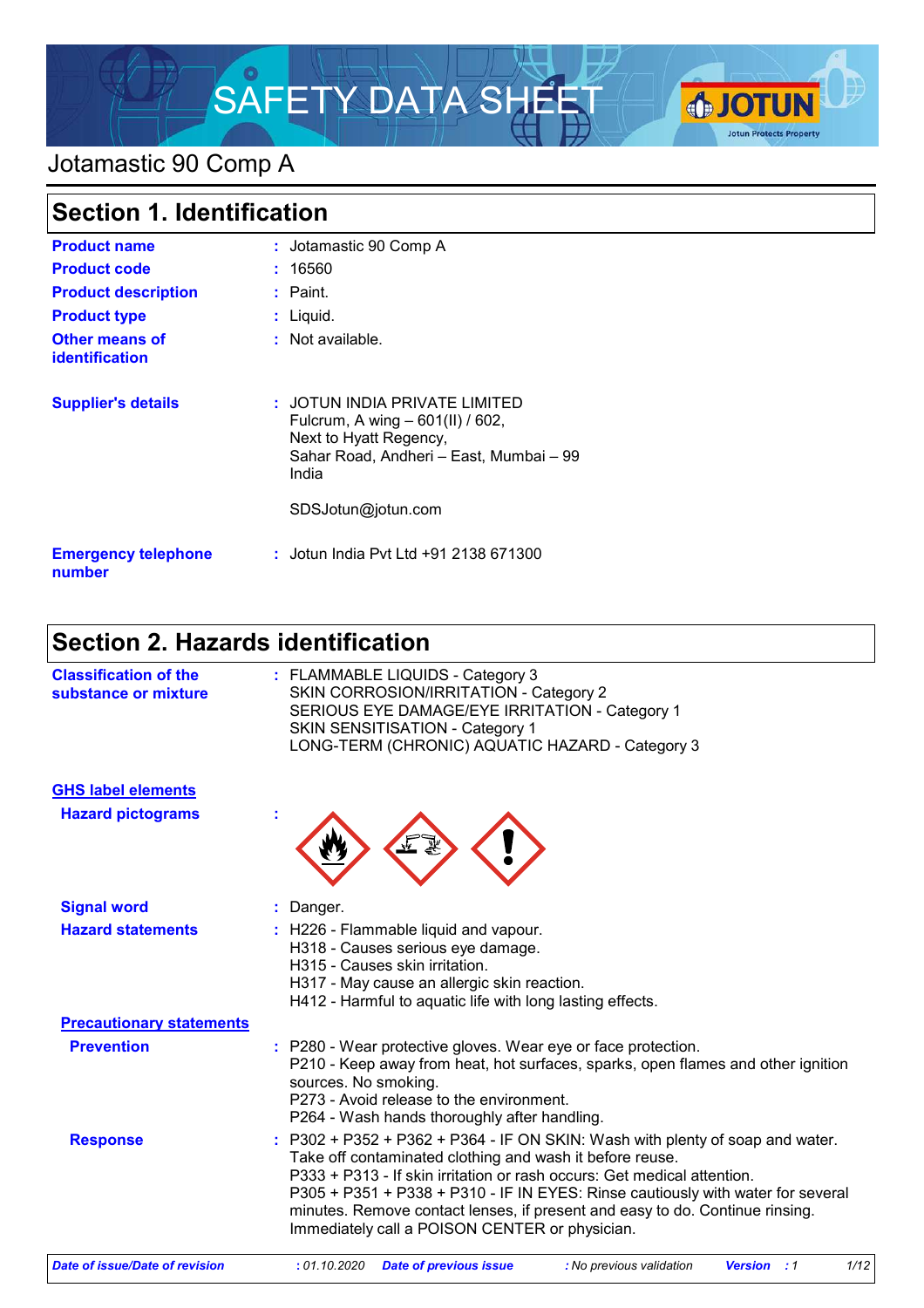### **Section 2. Hazards identification**

| <b>Storage</b>                                  | : P403 - Store in a well-ventilated place.<br>P235 - Keep cool.                                                               |
|-------------------------------------------------|-------------------------------------------------------------------------------------------------------------------------------|
| <b>Disposal</b>                                 | : P501 - Dispose of contents and container in accordance with all local, regional,<br>national and international regulations. |
| <b>Other hazards which do not : None known.</b> |                                                                                                                               |

**result in classification**

### **Section 3. Composition/information on ingredients**

| Substance/mixture                              | : Mixture        |
|------------------------------------------------|------------------|
| <b>Other means of</b><br><b>identification</b> | : Not available. |

| <b>CAS number/other identifiers</b> |                   |
|-------------------------------------|-------------------|
| <b>CAS number</b>                   | : Not applicable. |
| <b>EC</b> number                    | : Mixture.        |
| <b>Product code</b>                 | : 16560           |

| <b>Ingredient name</b>                                                    | $\frac{9}{6}$ | <b>CAS number</b> |
|---------------------------------------------------------------------------|---------------|-------------------|
| epoxy resin (MW $\leq$ 700)                                               | $≤14$         | 1675-54-3         |
| 4,4'-Isopropylidenediphenol, oligomeric reaction products with 1-chloro-  | ≤8.6          | 67989-52-0        |
| 2,3-epoxypropane, reaction products with fatty acids, C18-unsatd., dimers |               |                   |
| xylene                                                                    | 1≤10          | 1330-20-7         |
| hydrocarbons, C9-unsaturated, polymerized                                 | ≤5            | 71302-83-5        |
| 2-methylpropan-1-ol                                                       | $\leq 5$      | 78-83-1           |
| glycidyl ether of 3-alkyl phenol                                          | $\leq 5$      | 68413-24-1        |
| benzyl alcohol                                                            | ≤3            | 100-51-6          |
| ethylbenzene                                                              | ≤3            | 100-41-4          |
| Phenol, methylstyrenated                                                  | ≤3            | 68512-30-1        |
| Phenol, styrenated                                                        | ≤1.5          | 61788-44-1        |

**There are no additional ingredients present which, within the current knowledge of the supplier and in the concentrations applicable, are classified as hazardous to health or the environment and hence require reporting in this section.**

**Occupational exposure limits, if available, are listed in Section 8.**

### **Section 4. First aid measures**

#### **Description of necessary first aid measures**

| <b>Eye contact</b> | : Get medical attention immediately. Call a poison center or physician. Immediately<br>flush eyes with plenty of water, occasionally lifting the upper and lower eyelids.<br>Check for and remove any contact lenses. Continue to rinse for at least 10 minutes.<br>Chemical burns must be treated promptly by a physician.                                                                                                                                                                                                                                                                                                                                                                                                                                                                                                                                                                                     |
|--------------------|-----------------------------------------------------------------------------------------------------------------------------------------------------------------------------------------------------------------------------------------------------------------------------------------------------------------------------------------------------------------------------------------------------------------------------------------------------------------------------------------------------------------------------------------------------------------------------------------------------------------------------------------------------------------------------------------------------------------------------------------------------------------------------------------------------------------------------------------------------------------------------------------------------------------|
| <b>Inhalation</b>  | : Get medical attention immediately. Call a poison center or physician. Remove<br>victim to fresh air and keep at rest in a position comfortable for breathing. If it is<br>suspected that fumes are still present, the rescuer should wear an appropriate mask<br>or self-contained breathing apparatus. If not breathing, if breathing is irregular or if<br>respiratory arrest occurs, provide artificial respiration or oxygen by trained personnel.<br>It may be dangerous to the person providing aid to give mouth-to-mouth<br>resuscitation. If unconscious, place in recovery position and get medical attention<br>immediately. Maintain an open airway. Loosen tight clothing such as a collar, tie,<br>belt or waistband. In case of inhalation of decomposition products in a fire,<br>symptoms may be delayed. The exposed person may need to be kept under<br>medical surveillance for 48 hours. |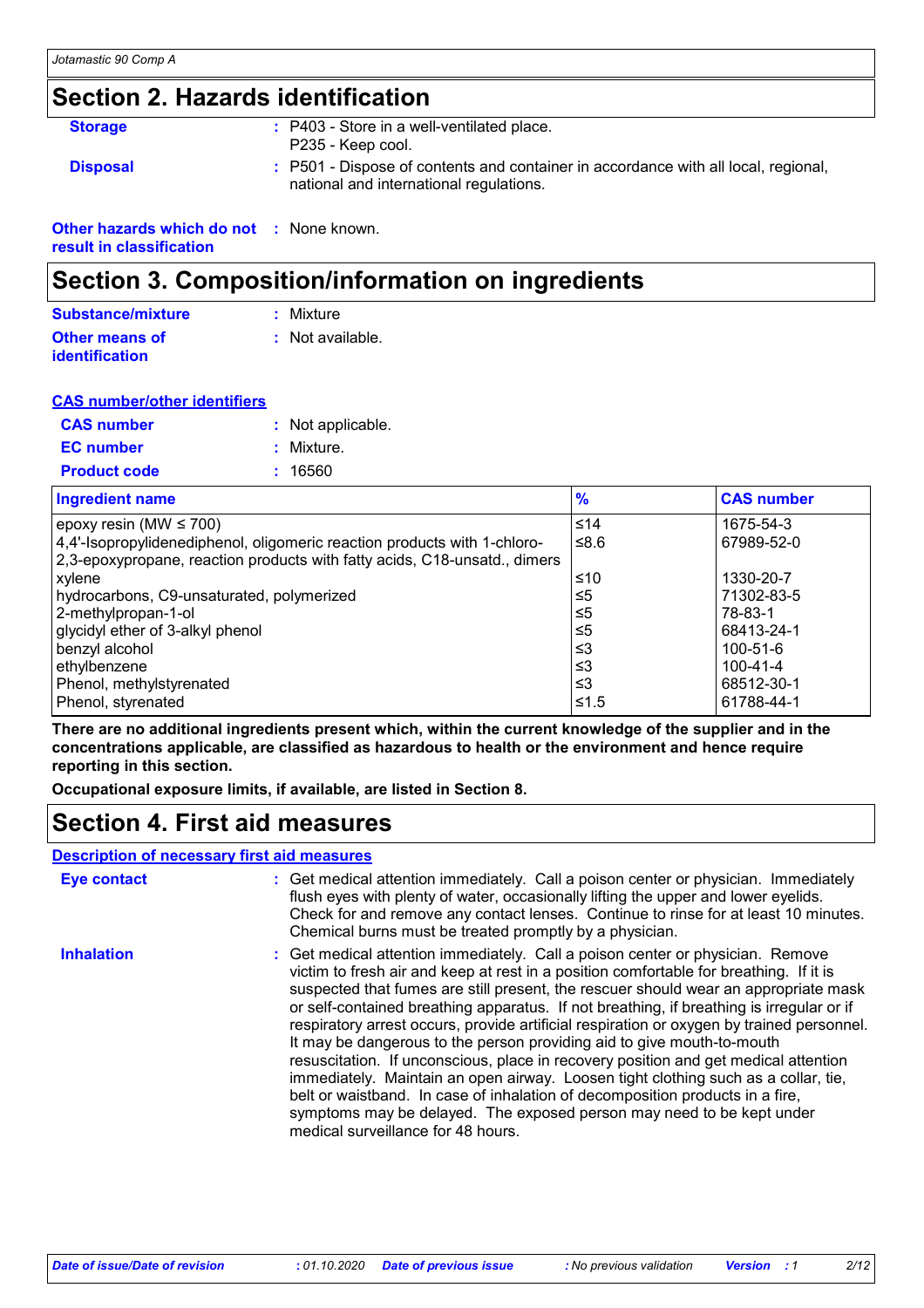### **Section 4. First aid measures**

| <b>Skin contact</b> | : Get medical attention immediately. Call a poison center or physician. Wash with<br>plenty of soap and water. Remove contaminated clothing and shoes. Wash<br>contaminated clothing thoroughly with water before removing it, or wear gloves.<br>Continue to rinse for at least 10 minutes. Chemical burns must be treated promptly<br>by a physician. In the event of any complaints or symptoms, avoid further exposure.<br>Wash clothing before reuse. Clean shoes thoroughly before reuse.                                                                                                                                                                                                                                                                                                                                                                                        |
|---------------------|----------------------------------------------------------------------------------------------------------------------------------------------------------------------------------------------------------------------------------------------------------------------------------------------------------------------------------------------------------------------------------------------------------------------------------------------------------------------------------------------------------------------------------------------------------------------------------------------------------------------------------------------------------------------------------------------------------------------------------------------------------------------------------------------------------------------------------------------------------------------------------------|
| <b>Ingestion</b>    | : Get medical attention immediately. Call a poison center or physician. Wash out<br>mouth with water. Remove dentures if any. Remove victim to fresh air and keep at<br>rest in a position comfortable for breathing. If material has been swallowed and the<br>exposed person is conscious, give small quantities of water to drink. Stop if the<br>exposed person feels sick as vomiting may be dangerous. Do not induce vomiting<br>unless directed to do so by medical personnel. If vomiting occurs, the head should<br>be kept low so that vomit does not enter the lungs. Chemical burns must be treated<br>promptly by a physician. Never give anything by mouth to an unconscious person.<br>If unconscious, place in recovery position and get medical attention immediately.<br>Maintain an open airway. Loosen tight clothing such as a collar, tie, belt or<br>waistband. |

#### **Most important symptoms/effects, acute and delayed**

| <b>Potential acute health effects</b> |                                                                                                                                                                                                                                                                                                                                                                                                                 |
|---------------------------------------|-----------------------------------------------------------------------------------------------------------------------------------------------------------------------------------------------------------------------------------------------------------------------------------------------------------------------------------------------------------------------------------------------------------------|
| <b>Eye contact</b>                    | : Causes serious eye damage.                                                                                                                                                                                                                                                                                                                                                                                    |
| <b>Inhalation</b>                     | : No known significant effects or critical hazards.                                                                                                                                                                                                                                                                                                                                                             |
| <b>Skin contact</b>                   | : Causes skin irritation. May cause an allergic skin reaction.                                                                                                                                                                                                                                                                                                                                                  |
| <b>Ingestion</b>                      | : No known significant effects or critical hazards.                                                                                                                                                                                                                                                                                                                                                             |
| <b>Over-exposure signs/symptoms</b>   |                                                                                                                                                                                                                                                                                                                                                                                                                 |
| <b>Eye contact</b>                    | : Adverse symptoms may include the following:<br>pain<br>watering<br>redness                                                                                                                                                                                                                                                                                                                                    |
| <b>Inhalation</b>                     | : No specific data.                                                                                                                                                                                                                                                                                                                                                                                             |
| <b>Skin contact</b>                   | : Adverse symptoms may include the following:<br>pain or irritation<br>redness<br>blistering may occur                                                                                                                                                                                                                                                                                                          |
| <b>Ingestion</b>                      | : Adverse symptoms may include the following:<br>stomach pains                                                                                                                                                                                                                                                                                                                                                  |
|                                       | Indication of immediate medical attention and special treatment needed, if necessary                                                                                                                                                                                                                                                                                                                            |
| <b>Notes to physician</b>             | : In case of inhalation of decomposition products in a fire, symptoms may be delayed.<br>The exposed person may need to be kept under medical surveillance for 48 hours.                                                                                                                                                                                                                                        |
| <b>Specific treatments</b>            | : No specific treatment.                                                                                                                                                                                                                                                                                                                                                                                        |
| <b>Protection of first-aiders</b>     | : No action shall be taken involving any personal risk or without suitable training. If it<br>is suspected that fumes are still present, the rescuer should wear an appropriate<br>mask or self-contained breathing apparatus. It may be dangerous to the person<br>providing aid to give mouth-to-mouth resuscitation. Wash contaminated clothing<br>thoroughly with water before removing it, or wear gloves. |

**See toxicological information (Section 11)**

### **Section 5. Firefighting measures**

| <b>Extinguishing media</b>             |                                                        |
|----------------------------------------|--------------------------------------------------------|
| <b>Suitable extinguishing</b><br>media | : Use dry chemical, $CO2$ , water spray (fog) or foam. |
| Unsuitable extinguishing<br>media      | : Do not use water jet.                                |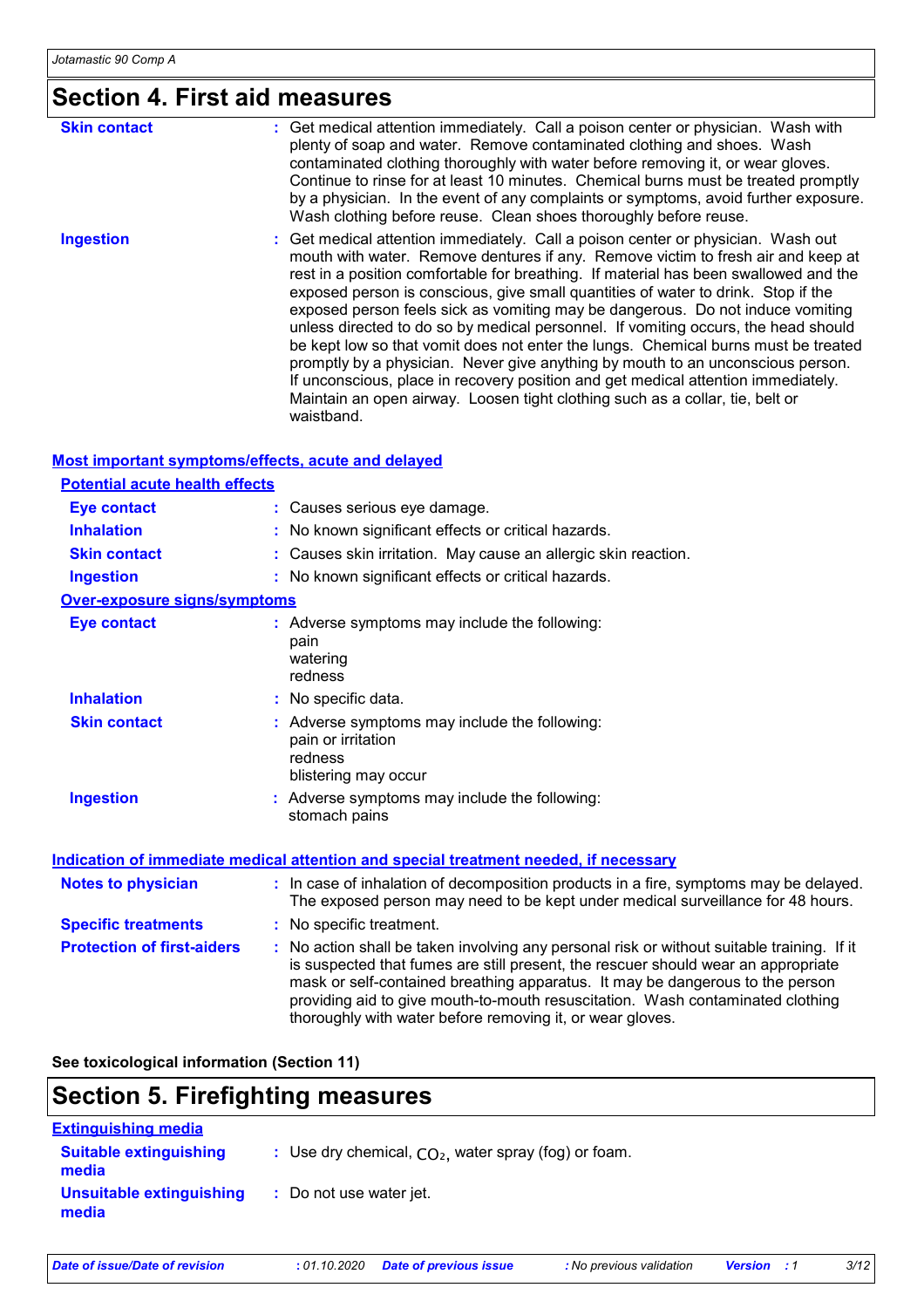### **Section 5. Firefighting measures**

| <b>Specific hazards arising</b><br>from the chemical     | : Flammable liquid and vapour. Runoff to sewer may create fire or explosion hazard.<br>In a fire or if heated, a pressure increase will occur and the container may burst, with<br>the risk of a subsequent explosion. This material is harmful to aquatic life with long<br>lasting effects. Fire water contaminated with this material must be contained and<br>prevented from being discharged to any waterway, sewer or drain. |
|----------------------------------------------------------|------------------------------------------------------------------------------------------------------------------------------------------------------------------------------------------------------------------------------------------------------------------------------------------------------------------------------------------------------------------------------------------------------------------------------------|
| <b>Hazardous thermal</b><br>decomposition products       | : Decomposition products may include the following materials:<br>carbon dioxide<br>carbon monoxide<br>nitrogen oxides<br>halogenated compounds<br>metal oxide/oxides                                                                                                                                                                                                                                                               |
| <b>Special protective actions</b><br>for fire-fighters   | : Promptly isolate the scene by removing all persons from the vicinity of the incident if<br>there is a fire. No action shall be taken involving any personal risk or without<br>suitable training. Move containers from fire area if this can be done without risk.<br>Use water spray to keep fire-exposed containers cool.                                                                                                      |
| <b>Special protective</b><br>equipment for fire-fighters | : Fire-fighters should wear appropriate protective equipment and self-contained<br>breathing apparatus (SCBA) with a full face-piece operated in positive pressure<br>mode.                                                                                                                                                                                                                                                        |

### **Section 6. Accidental release measures**

|                                                      | <b>Personal precautions, protective equipment and emergency procedures</b>                                                                                                                                                                                                                                                                                                                                                                                                                                                                                                                                                                                                                                                                                              |
|------------------------------------------------------|-------------------------------------------------------------------------------------------------------------------------------------------------------------------------------------------------------------------------------------------------------------------------------------------------------------------------------------------------------------------------------------------------------------------------------------------------------------------------------------------------------------------------------------------------------------------------------------------------------------------------------------------------------------------------------------------------------------------------------------------------------------------------|
| For non-emergency<br>personnel                       | : No action shall be taken involving any personal risk or without suitable training.<br>Evacuate surrounding areas. Keep unnecessary and unprotected personnel from<br>entering. Do not touch or walk through spilt material. Shut off all ignition sources.<br>No flares, smoking or flames in hazard area. Do not breathe vapour or mist.<br>Provide adequate ventilation. Wear appropriate respirator when ventilation is<br>inadequate. Put on appropriate personal protective equipment.                                                                                                                                                                                                                                                                           |
| For emergency responders :                           | If specialised clothing is required to deal with the spillage, take note of any<br>information in Section 8 on suitable and unsuitable materials. See also the<br>information in "For non-emergency personnel".                                                                                                                                                                                                                                                                                                                                                                                                                                                                                                                                                         |
| <b>Environmental precautions</b>                     | : Avoid dispersal of spilt material and runoff and contact with soil, waterways, drains<br>and sewers. Inform the relevant authorities if the product has caused environmental<br>pollution (sewers, waterways, soil or air). Water polluting material. May be harmful<br>to the environment if released in large quantities.                                                                                                                                                                                                                                                                                                                                                                                                                                           |
| Methods and material for containment and cleaning up |                                                                                                                                                                                                                                                                                                                                                                                                                                                                                                                                                                                                                                                                                                                                                                         |
| <b>Small spill</b>                                   | : Stop leak if without risk. Move containers from spill area. Use spark-proof tools and<br>explosion-proof equipment. Dilute with water and mop up if water-soluble.<br>Alternatively, or if water-insoluble, absorb with an inert dry material and place in an<br>appropriate waste disposal container. Dispose of via a licensed waste disposal<br>contractor.                                                                                                                                                                                                                                                                                                                                                                                                        |
| <b>Large spill</b>                                   | : Stop leak if without risk. Move containers from spill area. Use spark-proof tools and<br>explosion-proof equipment. Approach the release from upwind. Prevent entry into<br>sewers, water courses, basements or confined areas. Wash spillages into an<br>effluent treatment plant or proceed as follows. Contain and collect spillage with non-<br>combustible, absorbent material e.g. sand, earth, vermiculite or diatomaceous earth<br>and place in container for disposal according to local regulations (see Section 13).<br>Dispose of via a licensed waste disposal contractor. Contaminated absorbent<br>material may pose the same hazard as the spilt product. Note: see Section 1 for<br>emergency contact information and Section 13 for waste disposal. |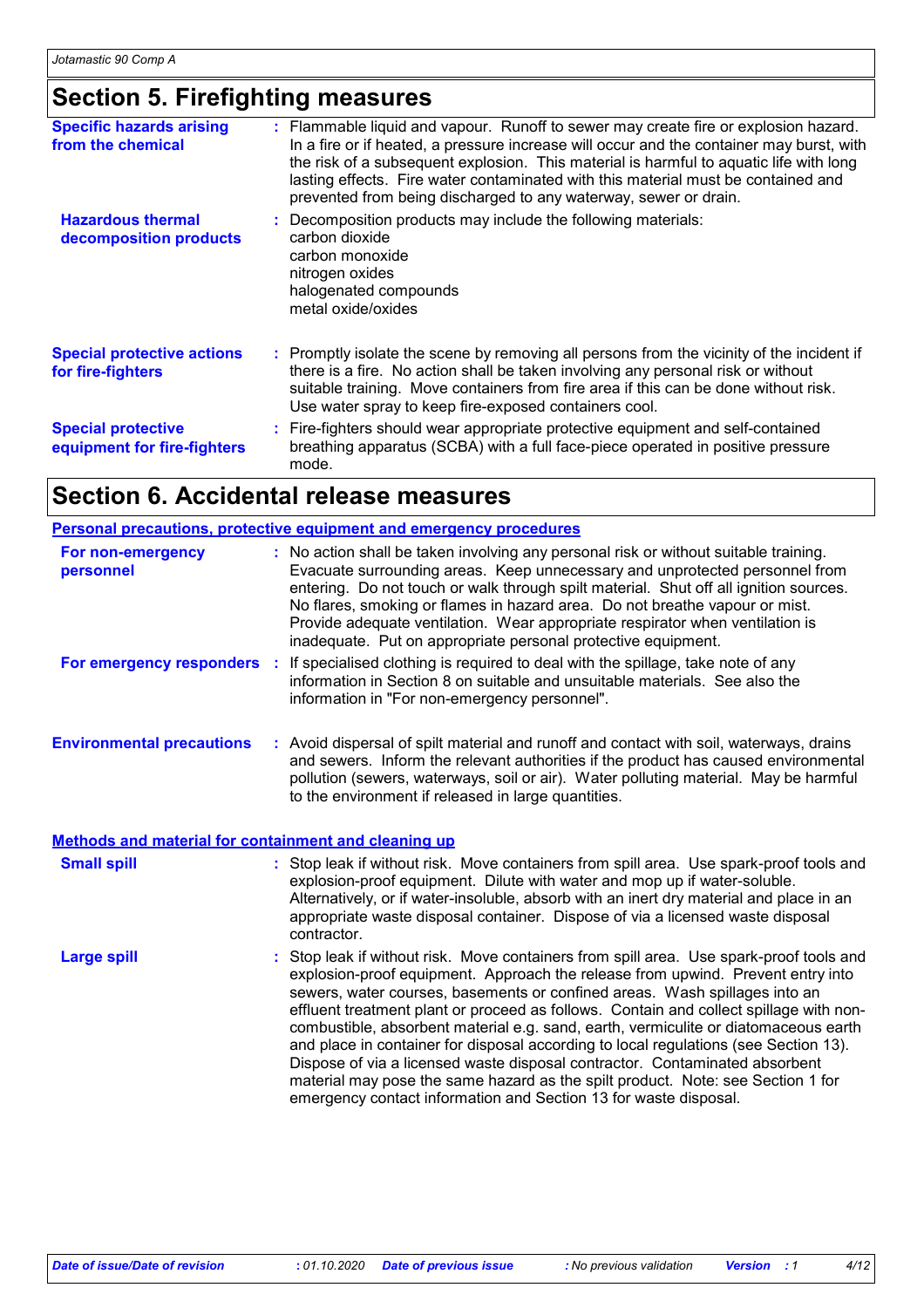### **Section 7. Handling and storage**

| <b>Precautions for safe handling</b>                                      |                                                                                                                                                                                                                                                                                                                                                                                                                                                                                                                                                                                                                                                                                                                                                                                                                                                                                                                                                                                                                                 |  |  |  |
|---------------------------------------------------------------------------|---------------------------------------------------------------------------------------------------------------------------------------------------------------------------------------------------------------------------------------------------------------------------------------------------------------------------------------------------------------------------------------------------------------------------------------------------------------------------------------------------------------------------------------------------------------------------------------------------------------------------------------------------------------------------------------------------------------------------------------------------------------------------------------------------------------------------------------------------------------------------------------------------------------------------------------------------------------------------------------------------------------------------------|--|--|--|
| <b>Protective measures</b>                                                | : Put on appropriate personal protective equipment (see Section 8). Persons with a<br>history of skin sensitization problems should not be employed in any process in<br>which this product is used. Do not get in eyes or on skin or clothing. Do not breathe<br>vapour or mist. Do not ingest. Avoid release to the environment. Use only with<br>adequate ventilation. Wear appropriate respirator when ventilation is inadequate.<br>Do not enter storage areas and confined spaces unless adequately ventilated. Keep<br>in the original container or an approved alternative made from a compatible material,<br>kept tightly closed when not in use. Store and use away from heat, sparks, open<br>flame or any other ignition source. Use explosion-proof electrical (ventilating,<br>lighting and material handling) equipment. Use only non-sparking tools. Take<br>precautionary measures against electrostatic discharges. Empty containers retain<br>product residue and can be hazardous. Do not reuse container. |  |  |  |
| <b>Advice on general</b><br>occupational hygiene                          | : Eating, drinking and smoking should be prohibited in areas where this material is<br>handled, stored and processed. Workers should wash hands and face before<br>eating, drinking and smoking. Remove contaminated clothing and protective<br>equipment before entering eating areas. See also Section 8 for additional<br>information on hygiene measures.                                                                                                                                                                                                                                                                                                                                                                                                                                                                                                                                                                                                                                                                   |  |  |  |
| <b>Conditions for safe storage,</b><br>including any<br>incompatibilities | : Store in accordance with local regulations. Store in a segregated and approved<br>area. Store in original container protected from direct sunlight in a dry, cool and well-<br>ventilated area, away from incompatible materials (see Section 10) and food and<br>drink. Store locked up. Eliminate all ignition sources. Separate from oxidizing<br>materials. Keep container tightly closed and sealed until ready for use. Containers<br>that have been opened must be carefully resealed and kept upright to prevent<br>leakage. Do not store in unlabelled containers. Use appropriate containment to<br>avoid environmental contamination. See Section 10 for incompatible materials<br>before handling or use.                                                                                                                                                                                                                                                                                                         |  |  |  |

### **Section 8. Exposure controls/personal protection**

#### **Control parameters**

**Occupational exposure limits**

| <b>Ingredient name</b> | <b>Exposure limits</b>                    |  |  |
|------------------------|-------------------------------------------|--|--|
| xylene                 | ACGIH TLV (United States, 3/2020).        |  |  |
|                        | STEL: 651 mg/m <sup>3</sup> 15 minutes.   |  |  |
|                        | STEL: 150 ppm 15 minutes.                 |  |  |
|                        | TWA: $434$ mg/m <sup>3</sup> 8 hours.     |  |  |
|                        | TWA: 100 ppm 8 hours.                     |  |  |
| 2-methylpropan-1-ol    | ACGIH TLV (United States, 3/2020).        |  |  |
|                        | TWA: $152 \text{ mg/m}^3$ 8 hours.        |  |  |
|                        | TWA: 50 ppm 8 hours.                      |  |  |
| ethylbenzene           | ACGIH TLV (United States, 3/2020). Notes: |  |  |
|                        | Κ                                         |  |  |
|                        | TWA: 20 ppm 8 hours. Form:                |  |  |

| <b>Appropriate engineering</b><br><b>controls</b> | : Use only with adequate ventilation. Use process enclosures, local exhaust<br>ventilation or other engineering controls to keep worker exposure to airborne<br>contaminants below any recommended or statutory limits. The engineering controls<br>also need to keep gas, vapour or dust concentrations below any lower explosive<br>limits. Use explosion-proof ventilation equipment. |
|---------------------------------------------------|------------------------------------------------------------------------------------------------------------------------------------------------------------------------------------------------------------------------------------------------------------------------------------------------------------------------------------------------------------------------------------------|
| <b>Environmental exposure</b><br><b>controls</b>  | : Emissions from ventilation or work process equipment should be checked to ensure<br>they comply with the requirements of environmental protection legislation. In some<br>cases, fume scrubbers, filters or engineering modifications to the process<br>equipment will be necessary to reduce emissions to acceptable levels.                                                          |

#### **Individual protection measures**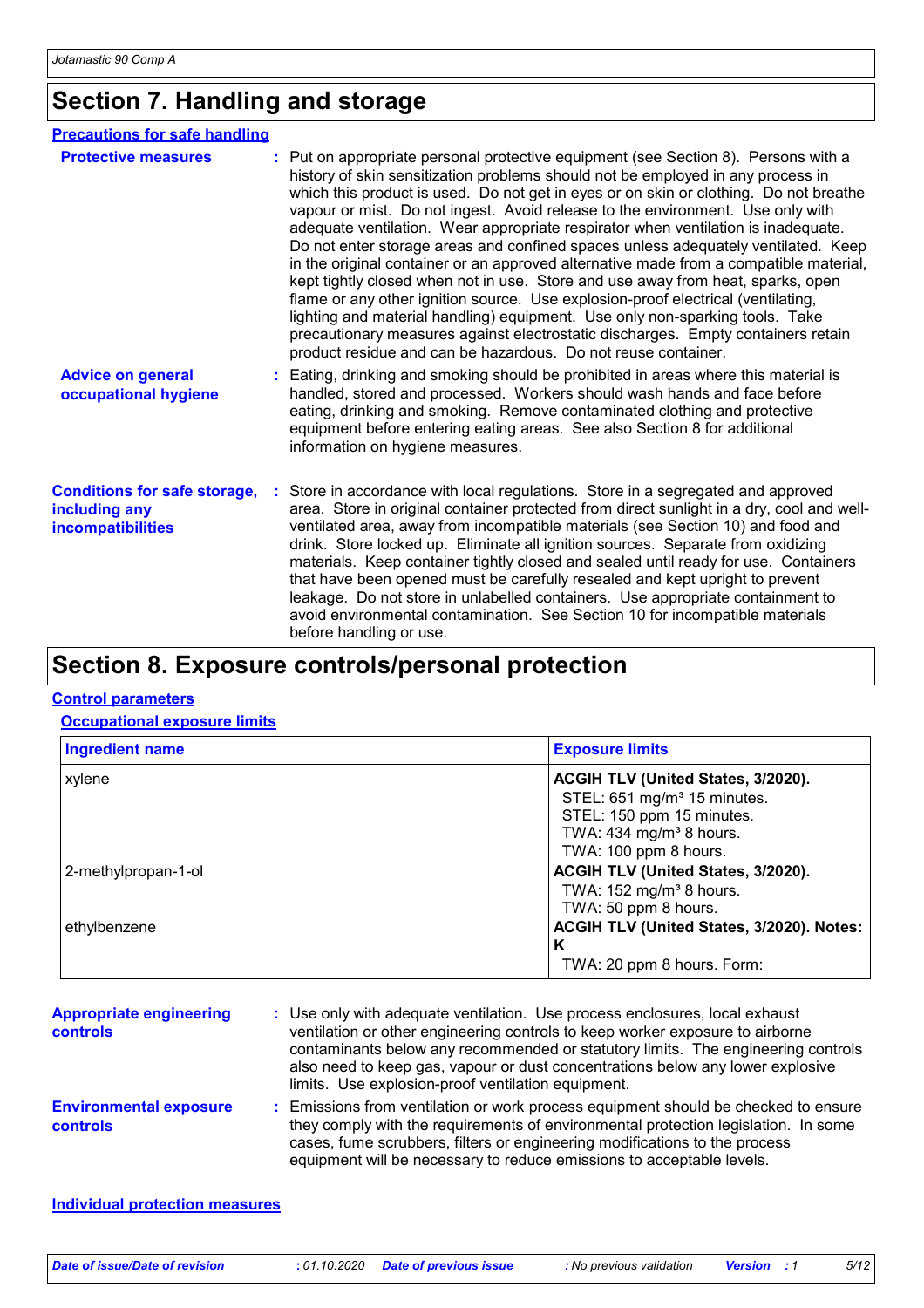# **Section 8. Exposure controls/personal protection**

| <b>Hygiene measures</b>       | : Wash hands, forearms and face thoroughly after handling chemical products, before<br>eating, smoking and using the lavatory and at the end of the working period.<br>Appropriate techniques should be used to remove potentially contaminated clothing.<br>Contaminated work clothing should not be allowed out of the workplace. Wash<br>contaminated clothing before reusing. Ensure that eyewash stations and safety<br>showers are close to the workstation location.                                                                                                                                                                                                                                                                                                                                                                                                                                                                                                                                                                                                                                                                              |
|-------------------------------|----------------------------------------------------------------------------------------------------------------------------------------------------------------------------------------------------------------------------------------------------------------------------------------------------------------------------------------------------------------------------------------------------------------------------------------------------------------------------------------------------------------------------------------------------------------------------------------------------------------------------------------------------------------------------------------------------------------------------------------------------------------------------------------------------------------------------------------------------------------------------------------------------------------------------------------------------------------------------------------------------------------------------------------------------------------------------------------------------------------------------------------------------------|
| <b>Eye/face protection</b>    | Safety eyewear complying to EN 166 should be used when a risk assessment<br>indicates this is necessary to avoid exposure to liquid splashes, mists, gases or<br>dusts. If contact is possible, the following protection should be worn, unless the<br>assessment indicates a higher degree of protection: chemical splash goggles and/<br>or face shield. If inhalation hazards exist, a full-face respirator may be required<br>instead.                                                                                                                                                                                                                                                                                                                                                                                                                                                                                                                                                                                                                                                                                                               |
| <b>Skin protection</b>        |                                                                                                                                                                                                                                                                                                                                                                                                                                                                                                                                                                                                                                                                                                                                                                                                                                                                                                                                                                                                                                                                                                                                                          |
| <b>Hand protection</b>        | : There is no one glove material or combination of materials that will give unlimited<br>resistance to any individual or combination of chemicals.<br>The breakthrough time must be greater than the end use time of the product.<br>The instructions and information provided by the glove manufacturer on use,<br>storage, maintenance and replacement must be followed.<br>Gloves should be replaced regularly and if there is any sign of damage to the glove<br>material.<br>Always ensure that gloves are free from defects and that they are stored and used<br>correctly.<br>The performance or effectiveness of the glove may be reduced by physical/chemical<br>damage and poor maintenance.<br>Barrier creams may help to protect the exposed areas of the skin but should not be<br>applied once exposure has occurred.<br>Wear suitable gloves tested to EN374.<br>Recommended, gloves(breakthrough time) > 8 hours: Viton®, Responder, 4H,<br>Teflon<br>Not recommended, gloves(breakthrough time) < 1 hour: PVC<br>May be used, gloves(breakthrough time) 4 - 8 hours: butyl rubber, nitrile rubber,<br>neoprene, polyvinyl alcohol (PVA) |
| <b>Body protection</b>        | : Personal protective equipment for the body should be selected based on the task<br>being performed and the risks involved and should be approved by a specialist<br>before handling this product. When there is a risk of ignition from static electricity,<br>wear anti-static protective clothing. For the greatest protection from static<br>discharges, clothing should include anti-static overalls, boots and gloves.                                                                                                                                                                                                                                                                                                                                                                                                                                                                                                                                                                                                                                                                                                                            |
| <b>Other skin protection</b>  | : Appropriate footwear and any additional skin protection measures should be<br>selected based on the task being performed and the risks involved and should be<br>approved by a specialist before handling this product.                                                                                                                                                                                                                                                                                                                                                                                                                                                                                                                                                                                                                                                                                                                                                                                                                                                                                                                                |
| <b>Respiratory protection</b> | If workers are exposed to concentrations above the exposure limit, they must use a<br>respirator according to EN 140. Use respiratory mask with charcoal and dust filter<br>when spraying this product, according to EN 14387(as filter combination A2-P2). In<br>confined spaces, use compressed-air or fresh-air respiratory equipment. When use<br>of roller or brush, consider use of charcoalfilter.                                                                                                                                                                                                                                                                                                                                                                                                                                                                                                                                                                                                                                                                                                                                                |

# **Section 9. Physical and chemical properties**

| <b>Appearance</b>              |                                                                                                                           |
|--------------------------------|---------------------------------------------------------------------------------------------------------------------------|
| <b>Physical state</b>          | $:$ Liquid.                                                                                                               |
| <b>Colour</b>                  | : Various colours.                                                                                                        |
| <b>Odour</b>                   | : Characteristic.                                                                                                         |
| <b>Odour threshold</b>         | : Not applicable.                                                                                                         |
| pH                             | : Not applicable.                                                                                                         |
| <b>Melting point</b>           | : Not applicable.                                                                                                         |
| <b>Boiling point</b>           | : Lowest known value: $108^{\circ}$ C (226.4 $^{\circ}$ F) (2-methylpropan-1-ol). Weighted average:<br>228.81°C (443.9°F) |
| <b>Flash point</b>             | : Closed cup: $33^{\circ}$ C (91.4 $^{\circ}$ F)                                                                          |
| Date of issue/Date of revision | 6/12<br>: 01.10.2020<br><b>Date of previous issue</b><br>: No previous validation<br><b>Version</b><br>$\cdot$ :1         |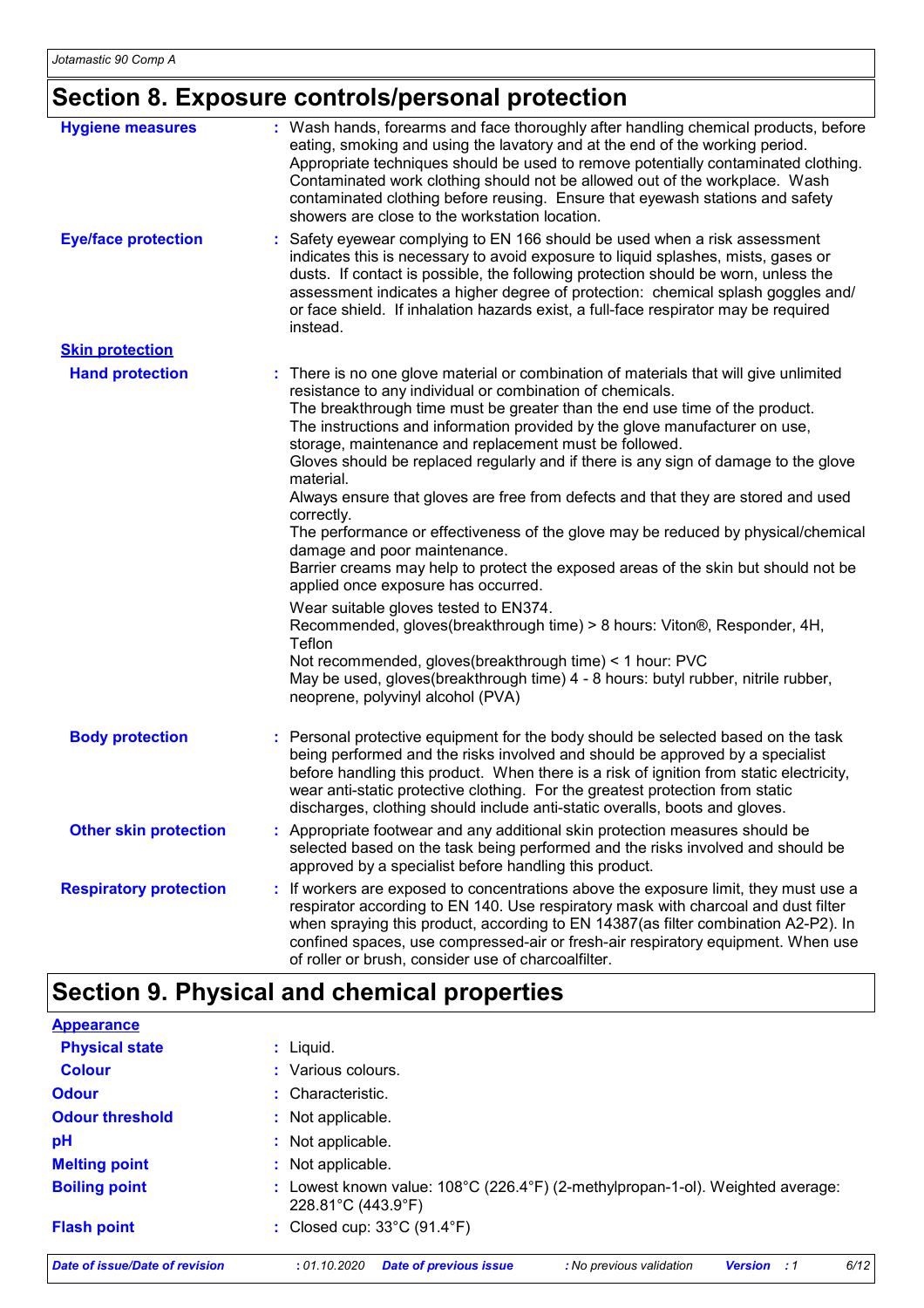### **Section 9. Physical and chemical properties**

| <b>Evaporation rate</b>                           | : Highest known value: 0.84 (ethylbenzene) Weighted average: 0.6compared with<br>butyl acetate                                              |
|---------------------------------------------------|---------------------------------------------------------------------------------------------------------------------------------------------|
| <b>Flammability (solid, gas)</b>                  | : Not applicable.                                                                                                                           |
| Lower and upper explosive<br>(flammable) limits   | $: 0.8 - 13\%$                                                                                                                              |
| <b>Vapour pressure</b>                            | : Highest known value: <1.6 kPa (<12 mm Hg) (at $20^{\circ}$ C) (2-methylpropan-1-ol).<br>Weighted average: 0.37 kPa (2.78 mm Hg) (at 20°C) |
| <b>Vapour density</b>                             | : Highest known value: 11.7 (Air = 1) (epoxy resin (MW $\leq$ 700)). Weighted average:<br>7.74 $(Air = 1)$                                  |
| <b>Density</b>                                    | $: 1.469$ to 1.607 g/cm <sup>3</sup>                                                                                                        |
| <b>Solubility</b>                                 | : Insoluble in the following materials: cold water and hot water.                                                                           |
| <b>Partition coefficient: n-</b><br>octanol/water | $\therefore$ Not available.                                                                                                                 |
| <b>Auto-ignition temperature</b>                  | : Lowest known value: $>375^{\circ}$ C ( $>707^{\circ}$ F) (hydrocarbons, c9-unsatd., polymd.).                                             |
| <b>Decomposition temperature</b>                  | : Not available.                                                                                                                            |
| <b>Viscosity</b>                                  | : Kinematic (40°C): >0.205 cm <sup>2</sup> /s (>20.5 mm <sup>2</sup> /s)                                                                    |

### **Section 10. Stability and reactivity**

| <b>Reactivity</b>                            | : No specific test data related to reactivity available for this product or its ingredients.                                                                                 |
|----------------------------------------------|------------------------------------------------------------------------------------------------------------------------------------------------------------------------------|
| <b>Chemical stability</b>                    | : The product is stable.                                                                                                                                                     |
| <b>Possibility of hazardous</b><br>reactions | : Under normal conditions of storage and use, hazardous reactions will not occur.                                                                                            |
| <b>Conditions to avoid</b>                   | : Avoid all possible sources of ignition (spark or flame). Do not pressurise, cut, weld,<br>braze, solder, drill, grind or expose containers to heat or sources of ignition. |
| <b>Incompatible materials</b>                | : Reactive or incompatible with the following materials:<br>oxidizing materials                                                                                              |
| <b>Hazardous decomposition</b><br>products   | : Under normal conditions of storage and use, hazardous decomposition products<br>should not be produced.                                                                    |

### **Section 11. Toxicological information**

#### **Information on toxicological effects**

#### **Acute toxicity**

| <b>Product/ingredient name</b> | <b>Result</b>                 | <b>Species</b> | <b>Dose</b>             | <b>Exposure</b> |
|--------------------------------|-------------------------------|----------------|-------------------------|-----------------|
| epoxy resin (MW $\leq$ 700)    | LD50 Dermal                   | Rabbit         | $20$ g/kg               |                 |
|                                | LD50 Oral                     | Mouse          | 15600 mg/kg             |                 |
| xylene                         | <b>LC50 Inhalation Vapour</b> | Rat            | $20$ mg/l               | 4 hours         |
|                                | LD50 Oral                     | Rat            | 4300 mg/kg              |                 |
|                                | TDLo Dermal                   | Rabbit         | 4300 mg/kg              |                 |
| 2-methylpropan-1-ol            | <b>LC50 Inhalation Vapour</b> | Rat            | 19200 mg/m <sup>3</sup> | 4 hours         |
|                                | LD50 Dermal                   | Rabbit         | 3400 mg/kg              |                 |
|                                | LD50 Oral                     | Rat            | 2460 mg/kg              |                 |
| benzyl alcohol                 | LD50 Oral                     | Rat            | 1230 mg/kg              |                 |
| ethylbenzene                   | <b>LC50 Inhalation Vapour</b> | Rat - Male     | $17.8$ mg/l             | 4 hours         |
|                                | LD50 Dermal                   | Rabbit         | >5000 mg/kg             |                 |
|                                | LD50 Oral                     | Rat            | 3500 mg/kg              |                 |
| Phenol, styrenated             | LD50 Dermal                   | Rabbit         | >5010 mg/kg             |                 |
|                                | LD50 Oral                     | Rat            | 2500 mg/kg              |                 |

**Irritation/Corrosion**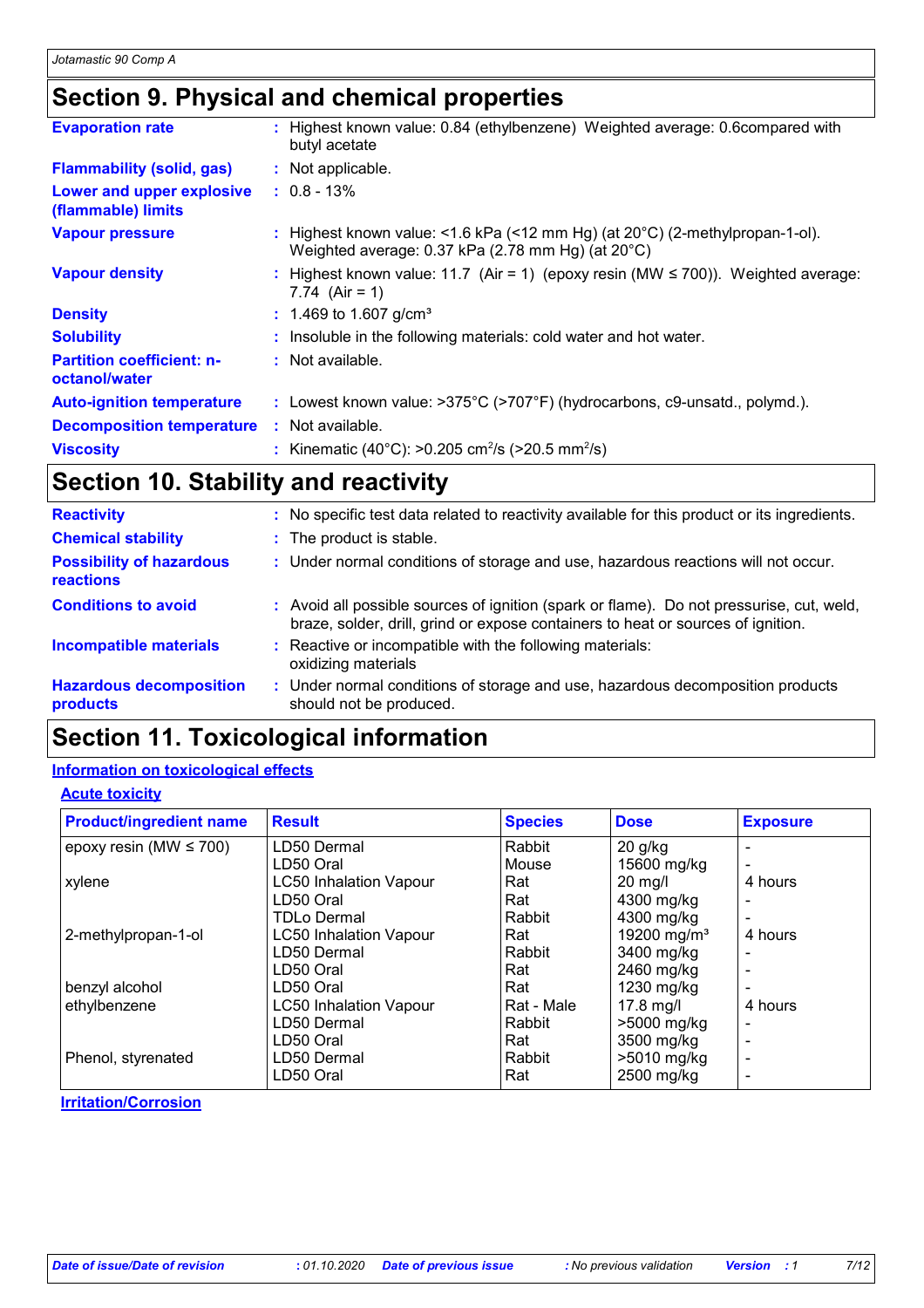# **Section 11. Toxicological information**

| <b>Product/ingredient name</b> | <b>Result</b>                                                        | <b>Species</b>                                         | <b>Score</b> | <b>Exposure</b>                  | <b>Observation</b> |
|--------------------------------|----------------------------------------------------------------------|--------------------------------------------------------|--------------|----------------------------------|--------------------|
| epoxy resin (MW $\leq$ 700)    | Eyes - Severe irritant                                               | Rabbit                                                 |              | 24 hours 2                       |                    |
|                                | Skin - Mild irritant                                                 | Rabbit                                                 |              | milligrams<br>500<br>milligrams  |                    |
| xylene                         | Eyes - Mild irritant                                                 | Rabbit                                                 |              | 87 milligrams                    |                    |
|                                | Skin - Mild irritant                                                 | Rat                                                    |              | 8 hours 60<br>microliters        |                    |
| 2-methylpropan-1-ol            | Eyes - Irritant                                                      | Mammal -<br>species<br>unspecified                     |              |                                  |                    |
|                                | Skin - Mild irritant                                                 | Mammal -<br>species<br>unspecified                     |              |                                  |                    |
| benzyl alcohol                 | Eyes - Mild irritant                                                 | Mammal -<br>species<br>unspecified                     |              |                                  |                    |
| Phenol, methylstyrenated       | Skin - Mild irritant                                                 | Mammal -<br>species<br>unspecified                     |              |                                  |                    |
| Phenol, styrenated             | Eyes - Mild irritant<br>Skin - Mild irritant<br>Skin - Mild irritant | Rabbit<br>Rabbit<br>Mammal -<br>species<br>unspecified |              | 0.1 Mililiters<br>0.5 Mililiters | -                  |

#### **Sensitisation**

| <b>Product/ingredient name</b>               | <b>Route of</b><br>exposure | <b>Species</b>                  | <b>Result</b> |
|----------------------------------------------|-----------------------------|---------------------------------|---------------|
| $ epoxy$ resin (MW $\leq 700$ )              | skin                        | Mammal - species<br>unspecified | Sensitising   |
| hydrocarbons,<br>C9-unsaturated, polymerized | skin                        | Mammal - species<br>unspecified | Sensitising   |
| glycidyl ether of 3-alkyl<br>phenol          | skin                        | Mammal - species<br>unspecified | Sensitising   |
| Phenol, methylstyrenated                     | skin                        | Mammal - species<br>unspecified | Sensitising   |
| Phenol, styrenated                           | skin                        | Mammal - species<br>unspecified | Sensitising   |

#### **Mutagenicity**

Not available.

#### **Carcinogenicity**

Not available.

#### **Reproductive toxicity**

Not available.

#### **Teratogenicity**

Not available.

#### **Specific target organ toxicity (single exposure)**

| <b>Name</b>         | <b>Category</b>           | <b>Route of</b><br>exposure        | <b>Target organs</b>                                         |
|---------------------|---------------------------|------------------------------------|--------------------------------------------------------------|
| xylene              | Category 3                | Not applicable.                    | <b>Respiratory tract</b><br>irritation                       |
| 2-methylpropan-1-ol | Category 3<br>∣Category 3 | Not applicable.<br>Not applicable. | l Narcotic effects<br><b>Respiratory tract</b><br>irritation |

#### **Specific target organ toxicity (repeated exposure)**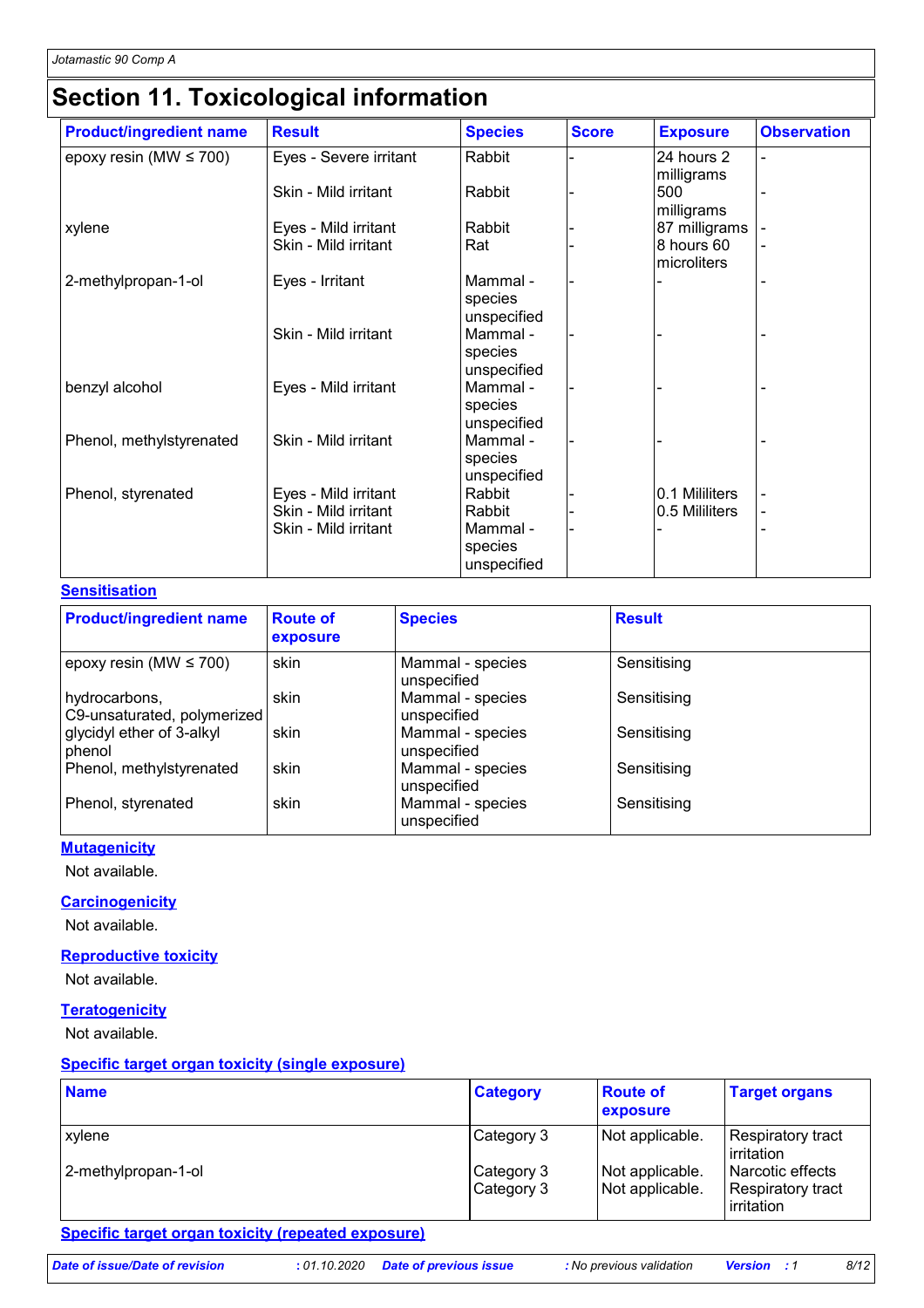# **Section 11. Toxicological information**

| <b>Name</b>  | <b>Category</b> | <b>Route of</b><br>exposure | <b>Target organs</b> |
|--------------|-----------------|-----------------------------|----------------------|
| ethylbenzene | Category 2      | Not determined              | hearing organs       |

#### **Aspiration hazard**

| <b>Name</b>   | Result                                |  |
|---------------|---------------------------------------|--|
| <b>xylene</b> | <b>ASPIRATION HAZARD - Category 1</b> |  |
| ethylbenzene  | <b>ASPIRATION HAZARD - Category 1</b> |  |

| <b>Information on likely routes</b><br>of exposure | : Not available.                                                                                       |
|----------------------------------------------------|--------------------------------------------------------------------------------------------------------|
| <b>Potential acute health effects</b>              |                                                                                                        |
| <b>Eye contact</b>                                 | : Causes serious eye damage.                                                                           |
| <b>Inhalation</b>                                  | No known significant effects or critical hazards.                                                      |
| <b>Skin contact</b>                                | Causes skin irritation. May cause an allergic skin reaction.                                           |
| <b>Ingestion</b>                                   | No known significant effects or critical hazards.                                                      |
|                                                    | Symptoms related to the physical, chemical and toxicological characteristics                           |
| <b>Eye contact</b>                                 | : Adverse symptoms may include the following:<br>pain<br>watering<br>redness                           |
| <b>Inhalation</b>                                  | : No specific data.                                                                                    |
| <b>Skin contact</b>                                | : Adverse symptoms may include the following:<br>pain or irritation<br>redness<br>blistering may occur |
| <b>Ingestion</b>                                   | : Adverse symptoms may include the following:<br>stomach pains                                         |
|                                                    | Delayed and immediate effects as well as chronic effects from short and long-term exposure             |
| <b>Short term exposure</b>                         |                                                                                                        |
| <b>Potential immediate</b><br>effects              | : Not available.                                                                                       |
| <b>Potential delayed effects</b>                   | : Not available.                                                                                       |
| <b>Long term exposure</b>                          |                                                                                                        |
| <b>Potential immediate</b><br>effects              | : Not available.                                                                                       |
| <b>Potential delayed effects</b>                   | : Not available.                                                                                       |
| <b>Potential chronic health effects</b>            |                                                                                                        |
| Not available.                                     |                                                                                                        |
| <b>General</b>                                     | Once sensitized, a severe allergic reaction may occur when subsequently exposed<br>to very low levels. |
| <b>Carcinogenicity</b>                             | No known significant effects or critical hazards.                                                      |
| <b>Mutagenicity</b>                                | No known significant effects or critical hazards.                                                      |
| <b>Teratogenicity</b>                              | No known significant effects or critical hazards.                                                      |
| <b>Developmental effects</b>                       | : No known significant effects or critical hazards.                                                    |

**Fertility effects :** No known significant effects or critical hazards.

| <b>Numerical measures of toxicity</b> |  |
|---------------------------------------|--|
| <b>Acute toxicity estimates</b>       |  |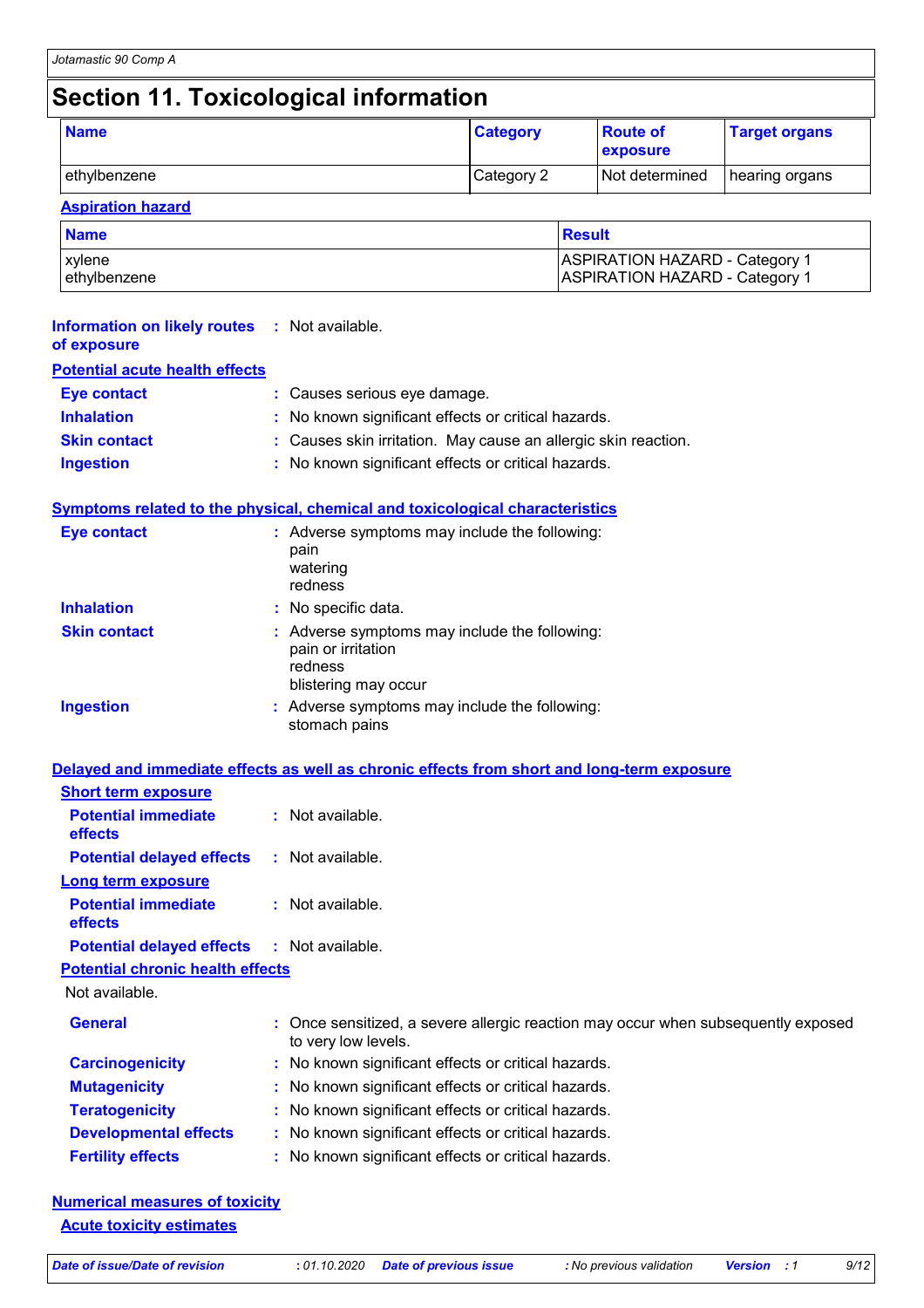### **Section 11. Toxicological information**

| Route                | <b>ATE value</b> |
|----------------------|------------------|
| Oral                 | 49200 mg/kg      |
| Dermal               | 19349.16 mg/kg   |
| Inhalation (vapours) | 164.51 mg/l      |

## **Section 12. Ecological information**

#### **Toxicity**

| <b>Product/ingredient name</b> | <b>Result</b>                      | <b>Species</b>             | <b>Exposure</b> |
|--------------------------------|------------------------------------|----------------------------|-----------------|
| epoxy resin (MW $\leq$ 700)    | Acute EC50 1.4 mg/l                | Daphnia                    | 48 hours        |
|                                | Acute LC50 3.1 mg/l                | Fish - pimephales promelas | 96 hours        |
|                                | Chronic NOEC 0.3 mg/l              | Fish                       | 21 days         |
| 2-methylpropan-1-ol            | Chronic NOEC 4000 µg/l Fresh water | Daphnia - Daphnia magna    | 21 days         |
| ethylbenzene                   | Acute EC50 7.2 mg/l                | Algae                      | 48 hours        |
|                                | Acute EC50 2.93 mg/l               | Daphnia                    | 48 hours        |
|                                | Acute LC50 4.2 mg/l                | Fish                       | 96 hours        |
| Phenol, styrenated             | Acute EC50 100 mg/l                | Algae                      | 72 hours        |
|                                | Acute EC50 54 mg/l                 | Daphnia                    | 48 hours        |
|                                | Acute LC50 25.8 mg/l               | Fish                       | 96 hours        |

#### **Persistence and degradability**

| <b>Product/ingredient name</b> | <b>Aquatic half-life</b> | <b>Photolysis</b> | <b>Biodegradability</b> |
|--------------------------------|--------------------------|-------------------|-------------------------|
| epoxy resin (MW $\leq$ 700)    |                          |                   | <b>Not readily</b>      |
| xylene                         |                          |                   | <b>Readily</b>          |
| benzyl alcohol                 |                          |                   | <b>Readily</b>          |
| ethylbenzene                   |                          |                   | <b>Readily</b>          |

#### **Bioaccumulative potential**

| <b>Product/ingredient name</b> | $LogP_{ow}$  | <b>BCF</b>  | <b>Potential</b> |
|--------------------------------|--------------|-------------|------------------|
| epoxy resin (MW $\leq$ 700)    | 2.64 to 3.78 | 31          | low              |
| xylene                         | 3.12         | 8.1 to 25.9 | low              |
| hydrocarbons,                  | 3.627        |             | low              |
| C9-unsaturated, polymerized    |              |             |                  |
| 2-methylpropan-1-ol            |              |             | low              |
| benzyl alcohol                 | 0.87         | < 100       | low              |
| ethylbenzene                   | 3.6          |             | low              |
| Phenol, methylstyrenated       | 3.627        |             | low              |

#### **Mobility in soil**

**Soil/water partition coefficient (KOC)**

**:** Not available.

**Other adverse effects** : No known significant effects or critical hazards.

### **Section 13. Disposal considerations**

**Disposal methods :**

The generation of waste should be avoided or minimised wherever possible. Disposal of this product, solutions and any by-products should at all times comply with the requirements of environmental protection and waste disposal legislation and any regional local authority requirements. Dispose of surplus and nonrecyclable products via a licensed waste disposal contractor. Waste should not be disposed of untreated to the sewer unless fully compliant with the requirements of all authorities with jurisdiction. Waste packaging should be recycled. Incineration or landfill should only be considered when recycling is not feasible. This material and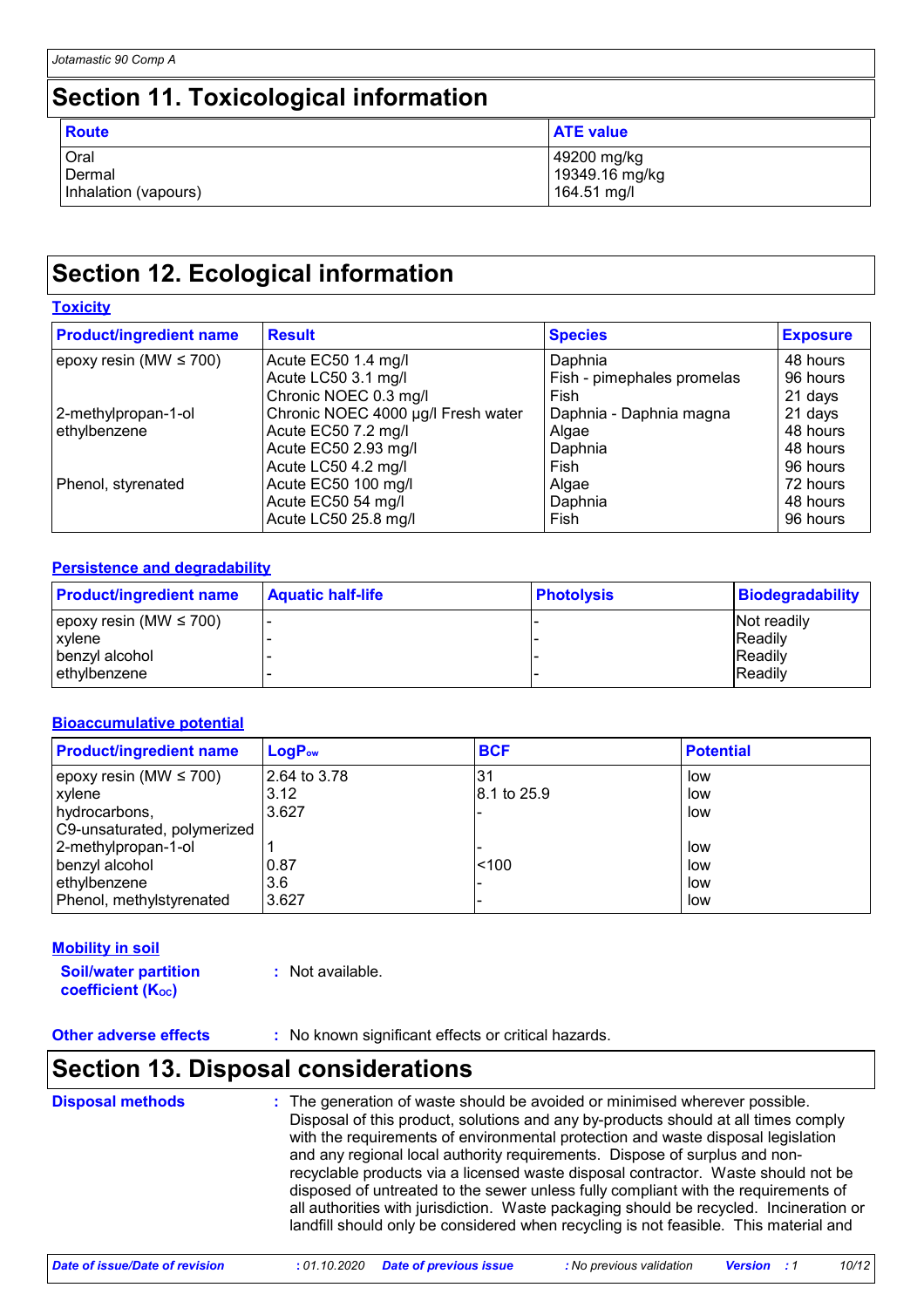### **Section 13. Disposal considerations**

its container must be disposed of in a safe way. Care should be taken when handling emptied containers that have not been cleaned or rinsed out. Empty containers or liners may retain some product residues. Vapour from product residues may create a highly flammable or explosive atmosphere inside the container. Do not cut, weld or grind used containers unless they have been cleaned thoroughly internally. Avoid dispersal of spilt material and runoff and contact with soil, waterways, drains and sewers.

### **Section 14. Transport information**

|                                      | <b>ADR/RID</b> | <b>IMDG</b>                              | <b>IATA</b>    |
|--------------------------------------|----------------|------------------------------------------|----------------|
| <b>UN number</b>                     | <b>UN1263</b>  | <b>UN1263</b>                            | <b>UN1263</b>  |
| <b>UN proper</b><br>shipping name    | Paint          | Paint                                    | Paint          |
| <b>Transport hazard</b><br>class(es) | 3              | 3                                        | 3              |
| <b>Packing group</b>                 | $\mathbf{III}$ | $\mathbf{III}$                           | $\mathbf{III}$ |
| <b>Environmental</b><br>hazards      | No.            | No.                                      | No.            |
| <b>Additional</b><br>information     |                | <b>Emergency schedules F-E,</b><br>$S-E$ |                |

#### **Additional information**

| <b>ADR/RID</b>                                                                                   |  | : ADR/RID: Viscous substance. Not restricted, ref. chapter 2.2.3.1.5 (applicable to<br>receptacles $\leq$ 450 litre capacity).                                                                                                                  |
|--------------------------------------------------------------------------------------------------|--|-------------------------------------------------------------------------------------------------------------------------------------------------------------------------------------------------------------------------------------------------|
|                                                                                                  |  | <b>Hazard identification number 30</b><br>Tunnel code (D/E)                                                                                                                                                                                     |
| <b>IMDG</b>                                                                                      |  | : IMDG: Viscous substance. Transport in accordance with paragraph 2.3.2.5<br>(applicable to receptacles $\leq$ 450 litre capacity).                                                                                                             |
|                                                                                                  |  | <b>Emergency schedules F-E, S-E</b>                                                                                                                                                                                                             |
|                                                                                                  |  | Special precautions for user : Transport within user's premises: always transport in closed containers that are<br>upright and secure. Ensure that persons transporting the product know what to do in<br>the event of an accident or spillage. |
| <b>Transport in bulk according : Not available.</b><br>to Annex II of Marpol and<br>the IBC Code |  |                                                                                                                                                                                                                                                 |

### **Section 15. Regulatory information**

| <b>Safety, health and</b> | : No known specific national and/or regional regulations applicable to this product |
|---------------------------|-------------------------------------------------------------------------------------|
| environmental regulations | (including its ingredients).                                                        |
| specific for the product  |                                                                                     |

#### **International regulations**

#### **Chemical Weapon Convention List Schedules I, II & III Chemicals**

Not listed.

#### **Montreal Protocol (Annexes A, B, C, E)**

Not listed.

#### **Stockholm Convention on Persistent Organic Pollutants**